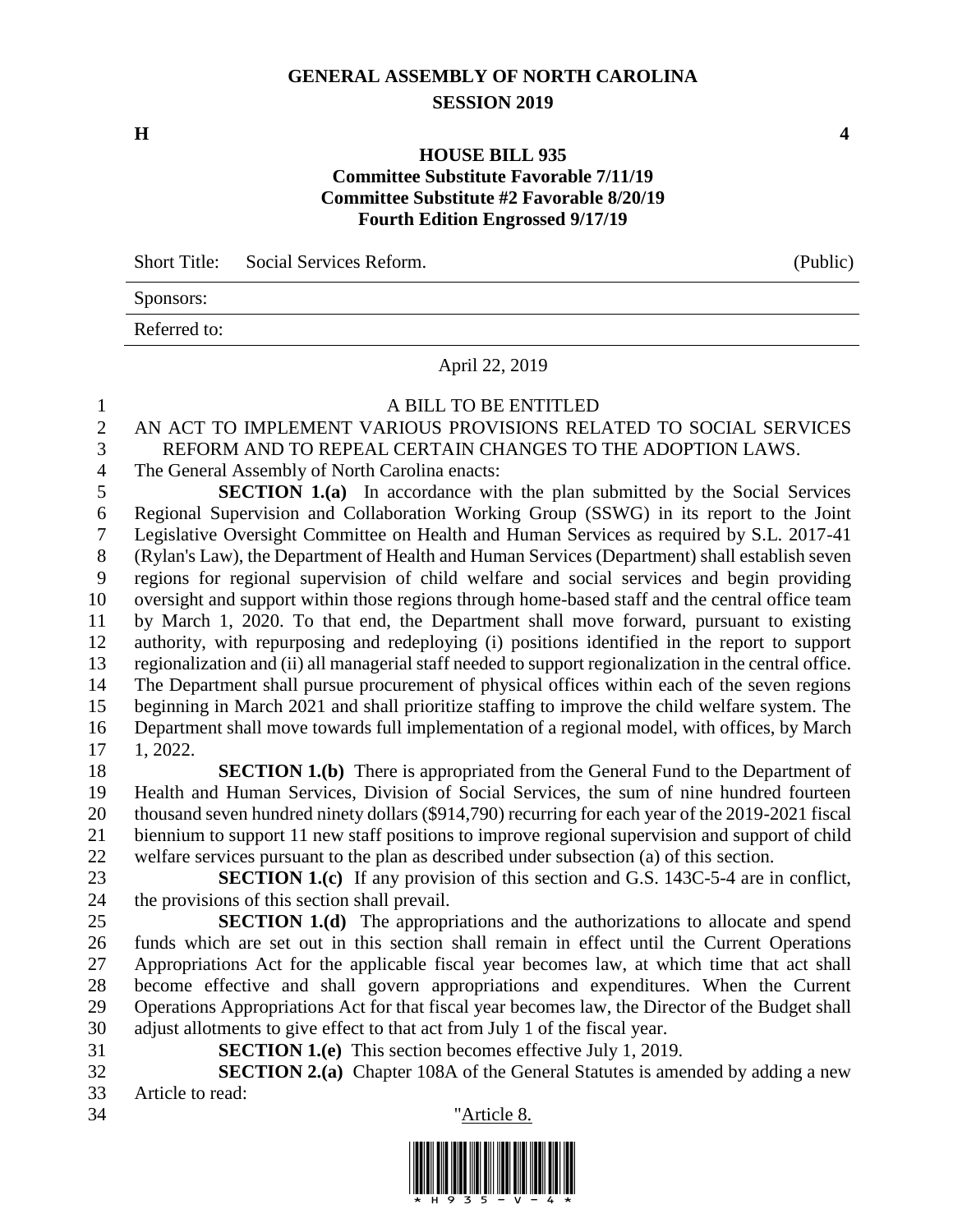| $\mathbf 1$    | "Miscellaneous.                                                                                              |
|----------------|--------------------------------------------------------------------------------------------------------------|
| $\overline{2}$ | "§ 108A-133. Criminal history record checks required for child care institutions.                            |
| 3              | Application. $-$ This section applies to a child care institution as defined by Title IV-E<br>(a)            |
| 4              | of the Social Security Act. The requirement for a criminal history record check applies to all               |
| 5              | applicants for employment and all individuals wishing to volunteer in a child care institution.              |
| 6              | Requirement. - An offer of employment by a child care institution, or by a contract<br>(b)                   |
| 7              | agency of a child care institution, is conditioned on consent to a State and national criminal               |
| $8\,$          | history record check of the applicant. Acceptance of an individual who wishes to volunteer in a              |
| 9              | child care institution is conditioned on consent to a State and national criminal history record             |
| 10             | check of the applicant. The national criminal history record check shall include a check of the              |
| 11             | applicant's fingerprints. A child care institution shall not employ an applicant, or allow an                |
| 12             | individual to volunteer, who refuses to consent to a criminal history record check required by this          |
| 13             | section.                                                                                                     |
| 14             | <u>Process. – Within five business days of making the conditional offer of employment,</u><br>(c)            |
| 15             | or formally discussing a volunteer opportunity, a child care institution, or a contract agency of a          |
| 16             | child care institution, shall submit a request to the Department of Public Safety under                      |
| 17             | G.S. 143B-972 to conduct a State and national criminal history record check as required by this              |
| 18             | section. The Department of Public Safety shall return the results of the national criminal history           |
| 19             | record check to the Department of Health and Human Services, Criminal Records Check Unit.                    |
| 20             | Factors. – If an applicant's or individual's criminal history record check reveals one<br>(d)                |
| 21             | or more convictions of a relevant offense listed under subsection (e) of this section, the conviction        |
| 22             | shall not automatically bar employment. The Department of Health and Human Services,                         |
| 23             | Criminal Records Check Unit, shall consider all of the following factors in determining whether              |
| 24             | to recommend the applicant be hired, or the individual be allowed to volunteer.                              |
| 25             | The level and seriousness of the crime.<br><u>(1)</u>                                                        |
| 26             | The date of the crime.<br>(2)                                                                                |
| 27             | The age of the person at the time of the conviction.<br>(3)                                                  |
| 28             | The circumstances surrounding the commission of the crime, if known.<br>(4)                                  |
| 29             | (5)<br>The nexus between the criminal conduct of the person and the job duties of                            |
| 30<br>31       | the position to be filled.<br>The prison, jail, probation, parole, rehabilitation, and employment records of |
| 32             | (6)<br>the person since the date the crime was committed.                                                    |
| 33             | The subsequent commission by the person of a relevant offense.<br>(7)                                        |
| 34             | Once the Department of Health and Human Services, Criminal Records Check Unit,                               |
| 35             | considers the relevant offense listed in subsection (e) of this section, and the factors listed in this      |
| 36             | subsection, the Department of Health and Human Services, Criminal Records Check Unit, shall                  |
| 37             | inform the child care institution, or a contract agency of a child care institution, whether an              |
| 38             | applicant should be hired, or an individual should be allowed to volunteer. The Department shall             |
| 39             | not provide the results of the criminal history record check to the child care institution or a              |
| 40             | contract agency of a child care institution.                                                                 |
| 41             | Relevant Offense. – As used in this section, "relevant offense" means a county, state,<br>(e)                |
| 42             | or federal criminal history of conviction or pending indictment of a crime, whether a                        |
| 43             | misdemeanor or felony, that bears upon an individual's fitness to have responsibility for the safety         |
| 44             | and well-being of children. These crimes include the criminal offenses set forth in any of the               |
| 45             | following Articles of Chapter 14 of the General Statutes: Article 5, Counterfeiting and Issuing              |
| 46             | Monetary Substitutes; Article 5A, Endangering Executive and Legislative Officers; Article 6,                 |
| 47             | Homicide; Article 7B, Rape and Other Sex Offenses; Article 8, Assaults; Article 10, Kidnapping               |
| 48             | and Abduction; Article 13, Malicious Injury or Damage by Use of Explosive or Incendiary                      |
| 49             | Device or Material; Article 14, Burglary and Other Housebreakings; Article 15, Arson and Other               |
| 50             | Burnings; Article 16, Larceny; Article 17, Robbery; Article 18, Embezzlement; Article 19, False              |
| 51             | Pretenses and Cheats; Article 19A, Obtaining Property or Services by False or Fraudulent Use                 |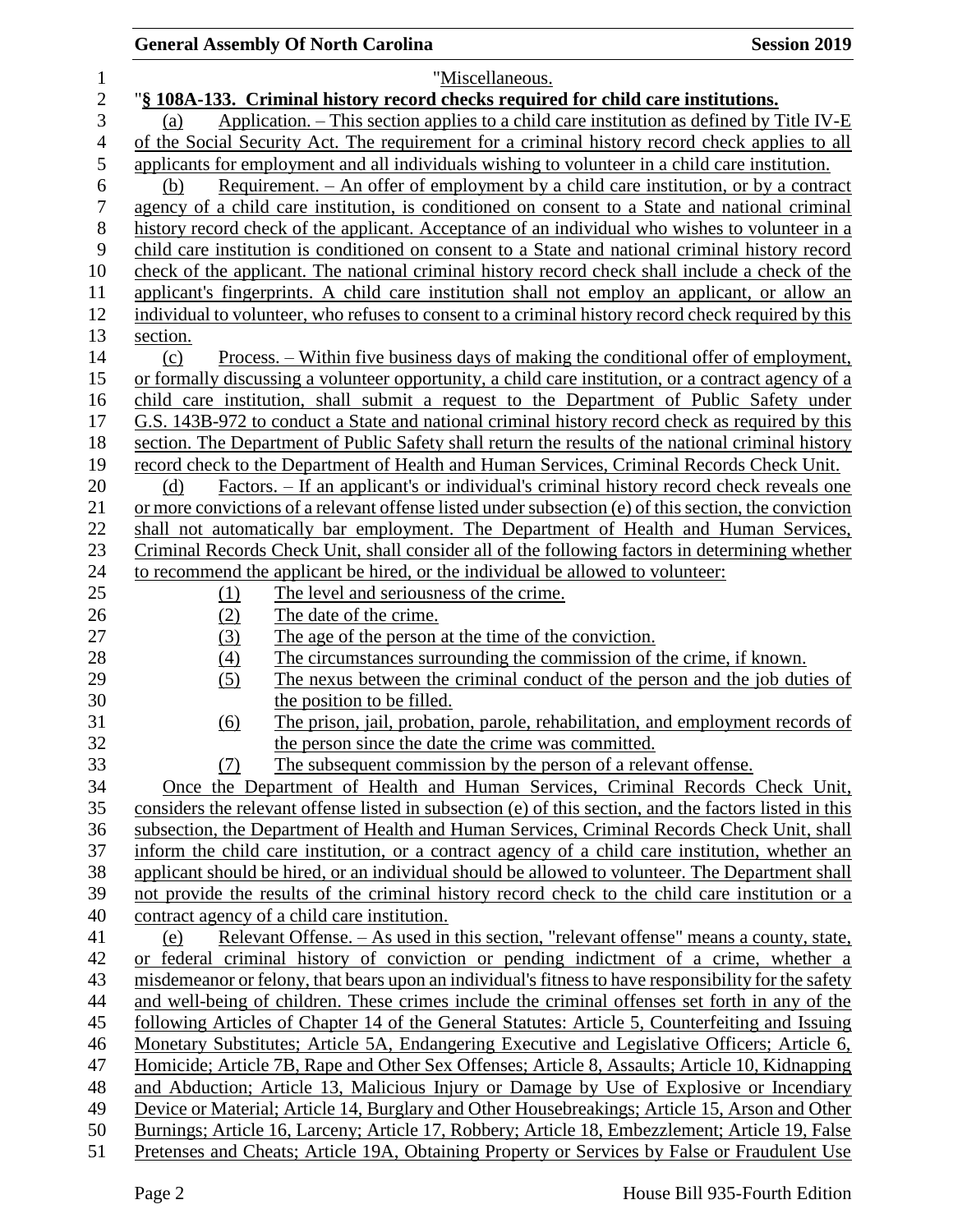| $\mathbf 1$      | of Credit Device or Other Means; Article 19B, Financial Transaction Card Crime Act; Article            |  |  |  |  |
|------------------|--------------------------------------------------------------------------------------------------------|--|--|--|--|
| $\mathbf{2}$     | 20, Frauds; Article 21, Forgery; Article 26, Offenses against Public Morality and Decency;             |  |  |  |  |
| 3                | Article 26A, Adult Establishments; Article 27, Prostitution; Article 28, Perjury; Article 29,          |  |  |  |  |
| $\overline{4}$   | Bribery; Article 31, Misconduct in Public Office; Article 35, Offenses Against the Public Peace;       |  |  |  |  |
| 5                | Article 36A, Riots, Civil Disorders, and Emergencies; Article 39, Protection of Minors; Article        |  |  |  |  |
| $\boldsymbol{6}$ | 40, Protection of the Family; Article 59, Public Intoxication; and Article 60, Computer-Related        |  |  |  |  |
| $\tau$           | Crime. These crimes also include possession or sale of drugs in violation of the North Carolina        |  |  |  |  |
| $8\,$            | Controlled Substances Act, Article 5 of Chapter 90 of the General Statutes, and alcohol-related        |  |  |  |  |
| $\boldsymbol{9}$ | offenses such as sale to underage persons in violation of G.S. 18B-302 or driving while impaired       |  |  |  |  |
| 10               | in violation of G.S. 20-138.1 through G.S. 20-138.5.                                                   |  |  |  |  |
| 11               | Penalty for Furnishing False Information. – Any applicant for employment, or<br>(f)                    |  |  |  |  |
| 12               | individual who wishes to volunteer, who willfully furnishes, supplies, or otherwise gives false        |  |  |  |  |
| 13               | information on an employment application that is the basis for a criminal history record check         |  |  |  |  |
| 14               | under this section shall be guilty of a Class A1 misdemeanor.                                          |  |  |  |  |
| 15               | Conditional Employment. $-$ A child care institution may employ an applicant<br>(g)                    |  |  |  |  |
| 16               | conditionally prior to obtaining the results of a criminal history record check regarding the          |  |  |  |  |
| 17               | applicant if both of the following requirements are met:                                               |  |  |  |  |
| 18               | The child care institution shall not employ an applicant prior to obtaining the<br>(1)                 |  |  |  |  |
| 19               | applicant's consent for a criminal history record check as required in                                 |  |  |  |  |
| $20\,$           | subsection (b) of this section or the completed fingerprint cards as required in                       |  |  |  |  |
| 21               | G.S. 143B-972.                                                                                         |  |  |  |  |
| 22               | The child care institution shall submit the request for a criminal history record<br>(2)               |  |  |  |  |
| 23               | check not later than five business days after the individual begins conditional                        |  |  |  |  |
| 24               | employment.                                                                                            |  |  |  |  |
| 25               | Notification of Results. – Within five business days of receipt of the national criminal<br>(h)        |  |  |  |  |
| 26               | history of the person, the Department of Health and Human Services, Criminal Records Check             |  |  |  |  |
| 27               | Unit, shall notify the child care institution as to whether the information received may affect the    |  |  |  |  |
| 28               | employability of the applicant or ability of the individual to volunteer. In no case shall the results |  |  |  |  |
| 29               | of the national criminal history record check be shared with the child care institution or the         |  |  |  |  |
| 30               | contract agency of a child care institution. Child care institutions shall make available upon         |  |  |  |  |
| 31               | request verification that a criminal history check has been completed on all staff and volunteers.     |  |  |  |  |
| 32               | All criminal history information is confidential and may not be disclosed.                             |  |  |  |  |
| 33               | <u>Immunity. – The Department of Health and Human Services, Criminal Records</u><br>(i)                |  |  |  |  |
| 34               | Check Unit; a child care institution; a contract agency of a child care institution; and an officer    |  |  |  |  |
| 35               | or employee of any of these entities acting in good faith and in compliance with this section shall    |  |  |  |  |
| 36               | be immune from civil liability for denying employment to an applicant, or the opportunity for an       |  |  |  |  |
| 37               | individual to volunteer, based on information provided in the criminal history record check. A         |  |  |  |  |
| 38               | child care institution, or contract agency for a child care institution and officers and employees     |  |  |  |  |
| 39               | shall be immune from civil liability for failure to check an applicant's, employee's, or volunteer's   |  |  |  |  |
| 40               | history of criminal offenses if the applicant's, employee's, or volunteer's criminal history record    |  |  |  |  |
| 41               | check is requested and received in compliance with this section."                                      |  |  |  |  |
| 42               | <b>SECTION 2.(b)</b> G.S. 131D-10.6(7) reads as rewritten:                                             |  |  |  |  |
| 43               | "§ 131D-10.6. Powers and duties of the Department.                                                     |  |  |  |  |
| 44               | In addition to other powers and duties prescribed by law, the Department shall exercise the            |  |  |  |  |
| 45               | following powers and duties:                                                                           |  |  |  |  |
| 46               |                                                                                                        |  |  |  |  |
| 47               | (7)<br>Grant, deny, suspend or revoke a license or a provisional license, in                           |  |  |  |  |
| 48               | accordance with this Article, G.S. 108A-133, and Commission rules."                                    |  |  |  |  |
| 49               | <b>SECTION 2.(c)</b> Article 13 of Chapter 143B of the General Statutes is amended by                  |  |  |  |  |
| 50               | adding a new section to read:                                                                          |  |  |  |  |
| 51               | "§ 143B-972. National criminal record checks for child care institutions.                              |  |  |  |  |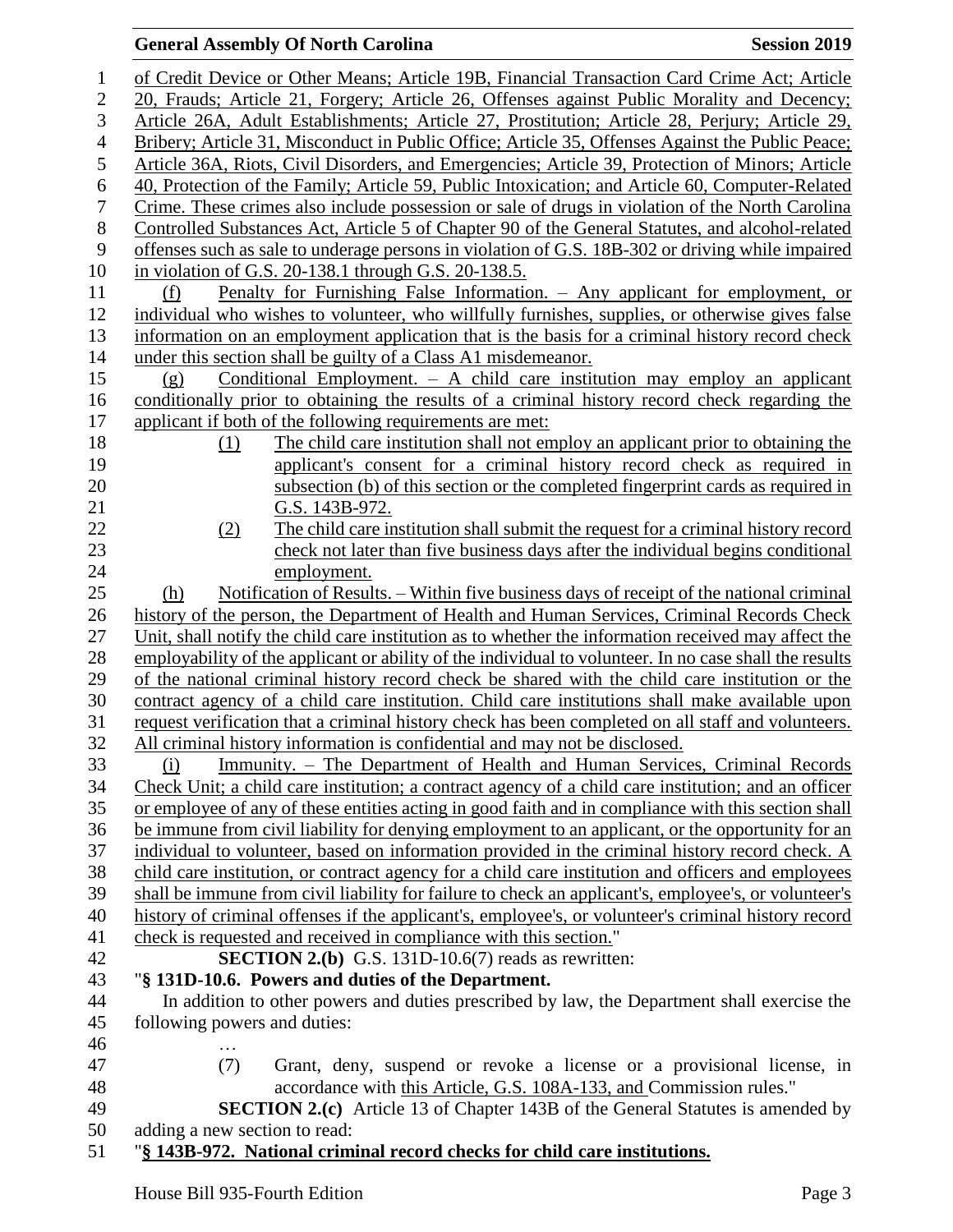| 1              | The Department of Public Safety shall provide to the Department of Health and Human                                                                                                           |
|----------------|-----------------------------------------------------------------------------------------------------------------------------------------------------------------------------------------------|
| $\sqrt{2}$     | Services, Criminal Records Check Unit, in accordance with G.S. 108A-133, the criminal history                                                                                                 |
| 3              | of any current or prospective employee or volunteer in a child care institution as defined by Title                                                                                           |
| $\overline{4}$ | IV-E of the Social Security Act, including individuals working with a contract agency in a child                                                                                              |
| 5              | care institution. The Department of Health and Human Services, Criminal Records Check Unit,                                                                                                   |
| 6              | shall provide to the Department of Public Safety, along with the request, the fingerprints of the                                                                                             |
| 7              | individual to be checked, any additional information required by the Department of Public Safety,                                                                                             |
| $8\,$          | and a form signed by the individual to be checked consenting to the check of the criminal record                                                                                              |
| 9              | and to the use of fingerprints and other identifying information required by the State or National                                                                                            |
| 10             | Repositories of Criminal Histories. The fingerprints of the individual shall be forwarded to the                                                                                              |
| 11             | State Bureau of Investigation for a search of the State's criminal history record file, and the State                                                                                         |
| 12             | Bureau of Investigation shall forward a set of fingerprints to the Federal Bureau of Investigation                                                                                            |
| 13             | for a national criminal history record check. All information received by the Department of                                                                                                   |
| 14             | Health and Human Services, Criminal Records Check Unit, shall be kept confidential in                                                                                                         |
| 15             | accordance with G.S. 108A-133. The Department of Public Safety may charge a reasonable fee                                                                                                    |
| 16             | to conduct a criminal record check under this section."                                                                                                                                       |
| 17             | <b>SECTION 2.(d)</b> This section becomes effective on December 1, 2020, and applies                                                                                                          |
| 18             | to all employees, volunteers, and applicants on and after that date.                                                                                                                          |
| 19             | <b>SECTION 3.</b> Section 11C.5(a) of S.L. 2017-57 reads as rewritten:                                                                                                                        |
| 20             | "SECTION 11C.5.(a) Funds appropriated from the General Fund to the Department of                                                                                                              |
| 21             | Health and Human Services for the child welfare postsecondary support program shall be used                                                                                                   |
| 22             | to continue providing assistance with the "cost of attendance" as that term is defined in 20 U.S.C.                                                                                           |
| 23             | § 108711 for the educational needs of (i) foster youth aging out of the foster care system system,                                                                                            |
| 24             | (ii) youth who exit foster care to a permanent home through the Guardianship Assistance                                                                                                       |
| 25             | Program, and (iii) special needs children adopted from foster care after age 12. These funds shall                                                                                            |
| 26             | be allocated by the State Education Assistance Authority."                                                                                                                                    |
| 27             | <b>SECTION 4.(a)</b> G.S. 108A-9 reads as rewritten:                                                                                                                                          |
| 28             | "§ 108A-9. Duties and responsibilities.                                                                                                                                                       |
| 29             | The county board of social services shall have the following duties and responsibilities:                                                                                                     |
| 30             |                                                                                                                                                                                               |
| 31             | To attend education and training sessions provided for new board members<br>(4a)                                                                                                              |
| 32             | during the first year they serve on the board.                                                                                                                                                |
| 33             |                                                                                                                                                                                               |
| 34             | <b>SECTION 4.(b)</b> The Department of Health and Human Services, Division of Social                                                                                                          |
| 35             | Services, shall collaborate with key stakeholders, including the North Carolina Association of                                                                                                |
| 36             | County Boards of Social Services, Association of North Carolina County Social Services                                                                                                        |
| 37             | Directors, North Carolina Association of County Commissioners, and the University of North                                                                                                    |
| 38             | Carolina School of Government, to create formal education and training sessions for new county                                                                                                |
| 39             | boards of social services members in accordance with G.S. 108A-9(4a), as provided in subsection                                                                                               |
| 40             | (a) of this section. The education and training sessions shall include a segment on the potential                                                                                             |
| 41             | liabilities of the county board of social services. The education and training sessions shall be                                                                                              |
| 42             | available statewide by March 1, 2020.                                                                                                                                                         |
| 43             | <b>SECTION 4.(c)</b> Section 4(b) of this act is effective when it becomes law. Section                                                                                                       |
| 44             | 4(a) of this act becomes effective October 1, 2020, and by October 1, 2022, all current county                                                                                                |
| 45             | board of social services members must have participated in the education and training sessions                                                                                                |
| 46             | provided in G.S. 108A-9(4a).                                                                                                                                                                  |
| 47<br>48       | <b>SECTION 5.</b> The Administrative Office of the Courts shall conduct a feasibility and                                                                                                     |
| 49             | cost study of a proposed child support tribunal, with dedicated court officers to hear child support                                                                                          |
|                |                                                                                                                                                                                               |
| 50             | matters, using quasi-judicial procedures. The study shall include, at a minimum, strategies to<br>address funding, staffing, and a plan for how the proposed changes will be implemented. The |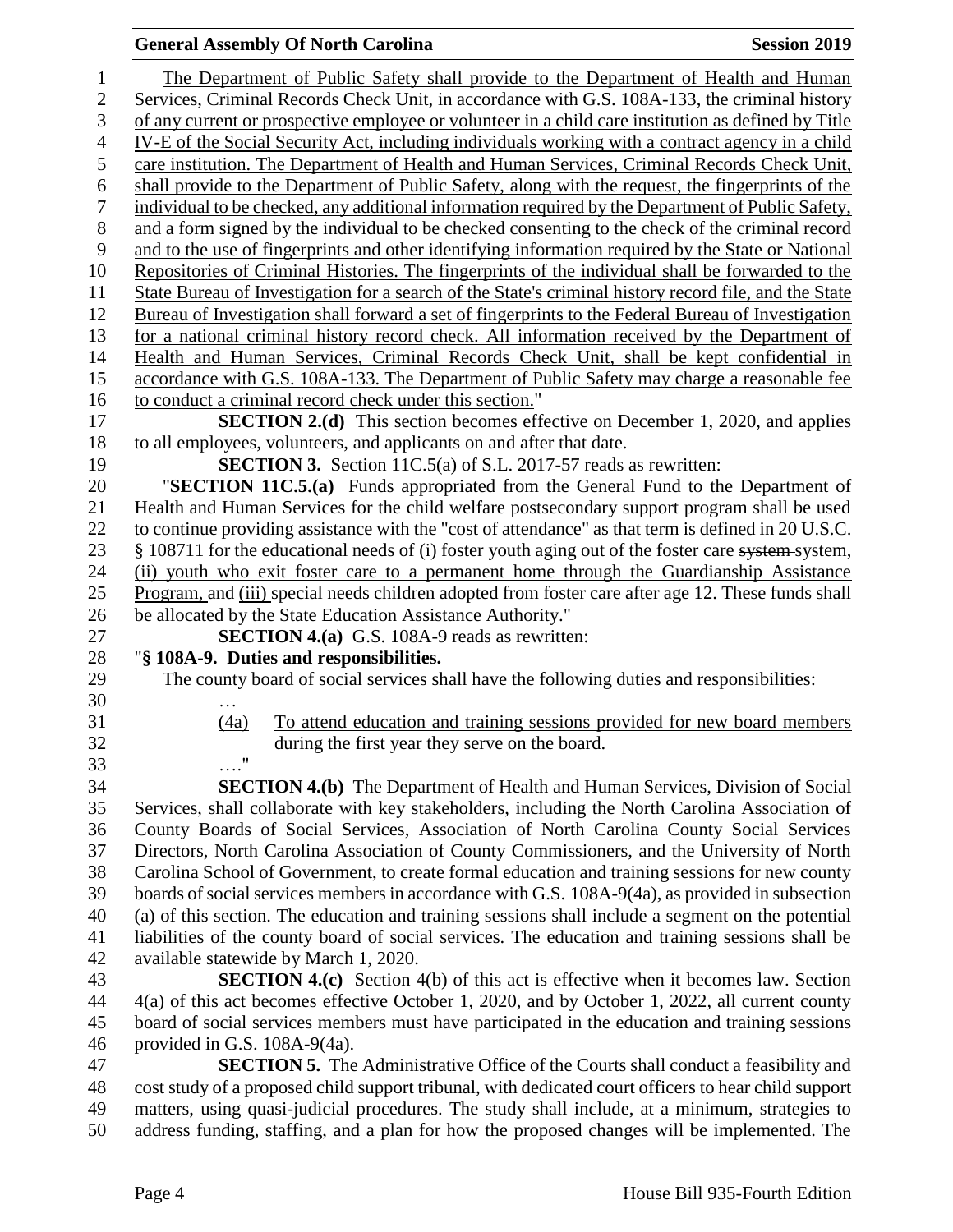|               | <b>General Assembly Of North Carolina</b>                                                                                                                                                    | <b>Session 2019</b> |
|---------------|----------------------------------------------------------------------------------------------------------------------------------------------------------------------------------------------|---------------------|
|               | Administrative Office of the Courts shall submit a report of its findings and recommendations to<br>the Joint Legislative Oversight Committee on Health and Human Services by March 1, 2020. |                     |
|               | <b>SECTION 6.(a)</b> Part 2B of Article 1 of Chapter 108A of the General Statutes is                                                                                                         |                     |
|               | amended by adding a new section to read:                                                                                                                                                     |                     |
|               | "§ 108A-15.16. Conflicts of interest.                                                                                                                                                        |                     |
|               | When conflicts of interest arise in the provision of social services provided by county<br>departments of social services, county departments of social services shall work expeditiously to |                     |
|               | resolve those conflicts consistent with applicable law and any policies and procedures established                                                                                           |                     |
|               | by the Department of Health and Human Services. Policies and procedures shall address county                                                                                                 |                     |
|               | financial and practice responsibilities associated with conflicts of interest. Upon identifying a                                                                                            |                     |
|               | conflict of interest, the county shall notify the appropriate authority within the Department of                                                                                             |                     |
|               | Health and Human Services of the conflict. The Department of Health and Human Services shall                                                                                                 |                     |
|               | have authority to make final decisions regarding conflicts of interest assignments when disputes                                                                                             |                     |
|               | arise, with regional staff having initial authority when a dispute arises between county                                                                                                     |                     |
|               | departments of social services, and central office staff having initial authority when disputes arise                                                                                        |                     |
|               | between regions. The Social Services Commission shall adopt rules regarding conflicts of interest                                                                                            |                     |
|               | management, including establishing reasonable and specific time lines for resolving conflicts of                                                                                             |                     |
|               | interest. For purposes of this section, a "conflict of interest" occurs when a county department of                                                                                          |                     |
|               | social services is not able to manage the adverse interests of two individuals that the department                                                                                           |                     |
|               | of social services owes a duty to serve, or because of a preexisting relationship between an                                                                                                 |                     |
|               | individual and a county that results in a county department of social services inability to                                                                                                  |                     |
|               | objectively fulfill its statutory responsibilities, or when the provision of social services and duty                                                                                        |                     |
|               | owed by a county department of social services conflicts with services and the duty owed by                                                                                                  |                     |
|               | another county department of social services."                                                                                                                                               |                     |
|               | <b>SECTION 6.(b)</b> The Social Services Commission shall report to the Joint Legislative                                                                                                    |                     |
|               | Oversight Committee on Health and Human Services upon adopting rules pursuant to                                                                                                             |                     |
|               | G.S. 108A-15.16, as enacted in subsection (a) of this section.                                                                                                                               |                     |
|               | <b>SECTION 7.(a)</b> Part I of S.L. 2017-41 reads as rewritten:                                                                                                                              |                     |
|               | "SECTION 1.1. Regional Supervision of and Collaboration by Local Social Services                                                                                                             |                     |
| Programs. $-$ |                                                                                                                                                                                              |                     |
| (3)           | The Department shall submit the plan to the Joint Legislative Oversight                                                                                                                      |                     |
|               | Committee on Health and Human Services by November 15, 2018. The plan                                                                                                                        |                     |
|               | shall provide for the system of regional supervision to be operational no later                                                                                                              |                     |
|               | than March 1, $2020 - 2022$ . The Department shall not implement the plan                                                                                                                    |                     |
|               | without an act by the General Assembly.                                                                                                                                                      |                     |
|               | "SECTION 1.2.(a) Social Services Regional Supervision and Collaboration Working                                                                                                              |                     |
|               | Group. – The School of Government at the University of North Carolina at Chapel Hill (SOG)                                                                                                   |                     |
|               | shall convene a continue the work of the Social Services Regional Supervision and Collaboration                                                                                              |                     |
|               | Working Group (Working Group) to make recommendations to the Department regarding the                                                                                                        |                     |
|               | regional supervision and collaboration plan. The Working Group shall consist of the currently                                                                                                |                     |
|               | constituted members as of December 1, 2018.                                                                                                                                                  |                     |
|               | "SECTION 1.2.(b) Composition. - The Working Group shall consist of the following                                                                                                             |                     |
| members:      |                                                                                                                                                                                              |                     |
| (1)           | Three members of the Senate appointed by the President Pro Tempore of the                                                                                                                    |                     |
|               | Senate, one of whom shall be designated as a cochair.                                                                                                                                        |                     |
| (2)           | Three members of the House of Representatives appointed by the Speaker of                                                                                                                    |                     |
|               | the House of Representatives, one of whom shall be designated as a cochair.                                                                                                                  |                     |
|               |                                                                                                                                                                                              |                     |
|               | " <b>SECTION 1.2.(b1)</b> Vacancy. – A vacancy on the Working Group created by death,                                                                                                        |                     |
|               | resignation, or otherwise, shall be filled in the same manner as the original appointment.                                                                                                   |                     |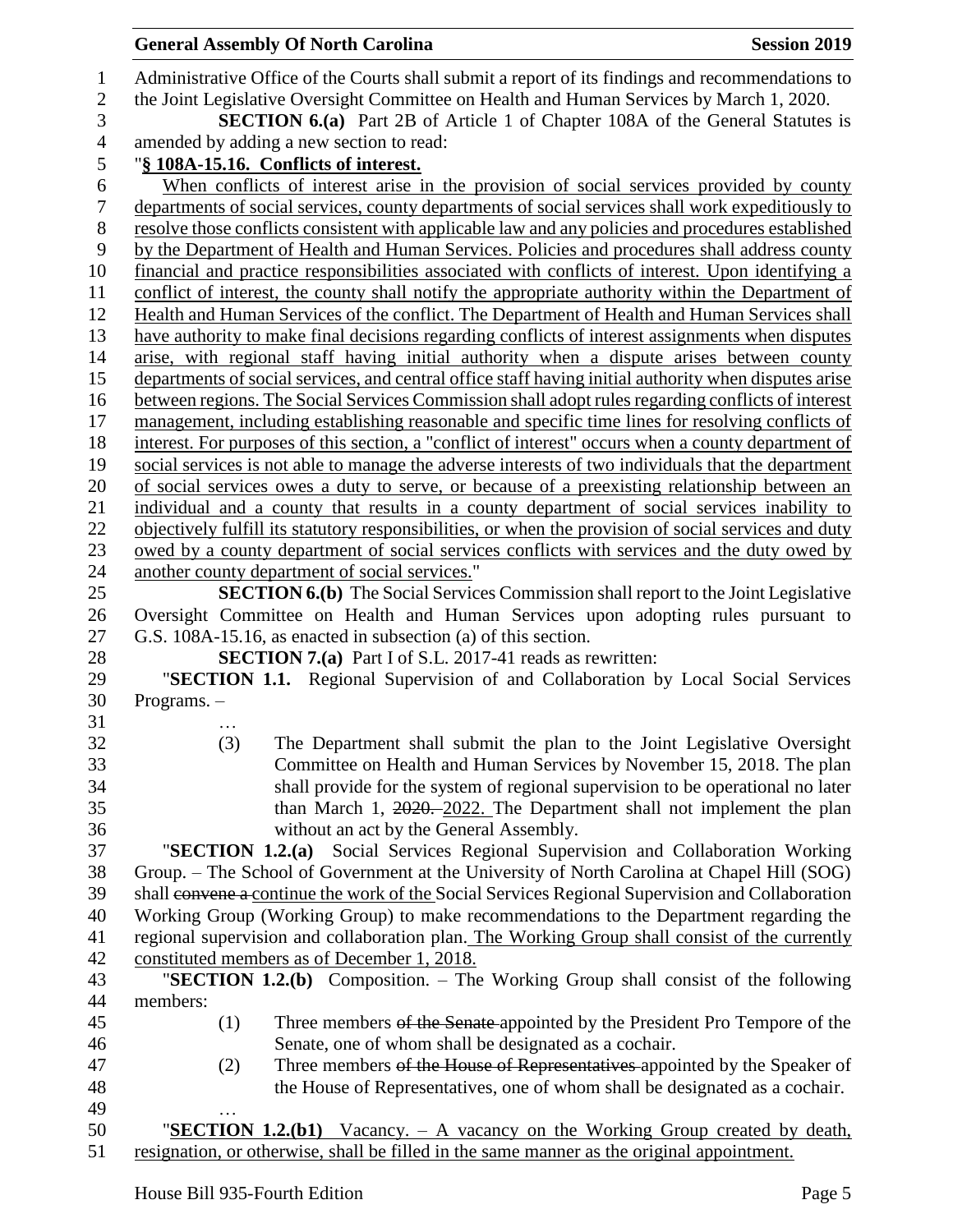| $\mathbf{1}$   |     |               |                                                                                                      |
|----------------|-----|---------------|------------------------------------------------------------------------------------------------------|
| $\sqrt{2}$     |     |               | "SECTION 1.2.(d) Duties. – The Working Group shall continue to develop                               |
| 3              |     |               | recommendations for the regional supervision and collaboration plan required by Section 1.1 of       |
| $\overline{4}$ |     |               | this act. The Working Group shall divide its work into two stages, the first continue to (i) address |
| 5              |     |               | regional supervision and the second to (ii) address interagency collaboration and regionalization.   |
| 6              | (1) |               | Stage One. – The Working Group shall convene its first meeting no later than                         |
| $\overline{7}$ |     |               | October 6, 2017. During the first stage, the Working Group shall develop                             |
| $8\,$          |     |               | October 4, 2019, and continue developing recommendations regarding:                                  |
| 9              |     | a.            | The size, number, and location of the regions. Recommendations shall                                 |
| 10             |     |               |                                                                                                      |
|                |     |               | take into consideration (i) the need for regions to maintain direct, local                           |
| 11             |     |               | connections with the jurisdictions they serve; (ii) alignment with other                             |
| 12             |     |               | regional organizations that intersect with the work of social services,                              |
| 13             |     |               | as appropriate; and (iii) awareness of the cultural differences and                                  |
| 14             |     |               | similarities between regions.                                                                        |
| 15             |     | b.            | The allocation of responsibility between the central, regional, and local                            |
| 16             |     |               | officials in supervising and administering the social services programs                              |
| 17             |     |               | and services.                                                                                        |
| 18             |     | c.            | Methods for holding the regional offices accountable for performance                                 |
| 19             |     |               | and responsiveness.                                                                                  |
| 20             |     | d.            | Requirements for the regional offices to share information about local                               |
| 21             |     |               | departmental performance with the relevant board or boards of county                                 |
| 22             |     |               | commissioners, county or regional board of social services, or                                       |
| 23             |     |               | consolidated human services board.                                                                   |
| 24             |     | e.            | Options for authorizing the board of county commissioners to                                         |
| 25             |     |               | intervene in urgent situations to assume direct control of the                                       |
| 26             |     |               | department of social services at the local level prior to the State                                  |
| 27             |     |               | assuming control of service delivery pursuant to G.S. 108A-74.                                       |
| 28             |     | f.            | Any other issues related to regional supervision identified by the                                   |
| 29             |     |               | cochairs.                                                                                            |
| 30             | (2) |               | Stage Two. – During the second stage, the The Working Group shall:                                   |
| 31             |     | a.            | Develop recommendations regarding legislative and regulatory                                         |
| 32             |     |               | changes necessary to improve collaboration between counties in the                                   |
| 33             |     |               | administration of social services programs and services.                                             |
| 34             |     |               | Recommendations shall address, at a minimum, information sharing,                                    |
| 35             |     |               | conflicts of interest, and intercounty movement of people enrolled in                                |
| 36             |     |               | programs or receiving social services.                                                               |
| 37             |     | $\mathbf b$ . | transitioning<br>Develop<br>a<br>vision<br>for<br>the<br><b>State</b><br>from                        |
| 38             |     |               | a                                                                                                    |
| 39             |     |               | county-administered system to a regionally administered system. The                                  |
|                |     |               | vision shall identify general benefits and challenges associated with                                |
| 40             |     |               | making such a transition.                                                                            |
| 41             | (3) |               | Stage Three. – After completing the work in Stages One and Two, the                                  |
| 42             |     |               | Working Group shall:                                                                                 |
| 43             |     | <u>a.</u>     | Review the recommendations from the Center for the Support of                                        |
| 44             |     |               | Families and the Department. After reviewing both reports, the                                       |
| 45             |     |               | Working Group shall revise the Stage One recommendations                                             |
| 46             |     |               | regarding regional supervision.                                                                      |
| 47             |     | <u>b.</u>     | Provide more detailed recommendations regarding the following:                                       |
| 48             |     |               | The role of local elected officials and social services governing<br><u>1.</u>                       |
| 49             |     |               | boards in social services oversight.                                                                 |
| 50             |     |               | Legal representation of local social services agencies.<br>$\frac{2}{3}$                             |
| 51             |     |               | Managing conflicts of interest.                                                                      |